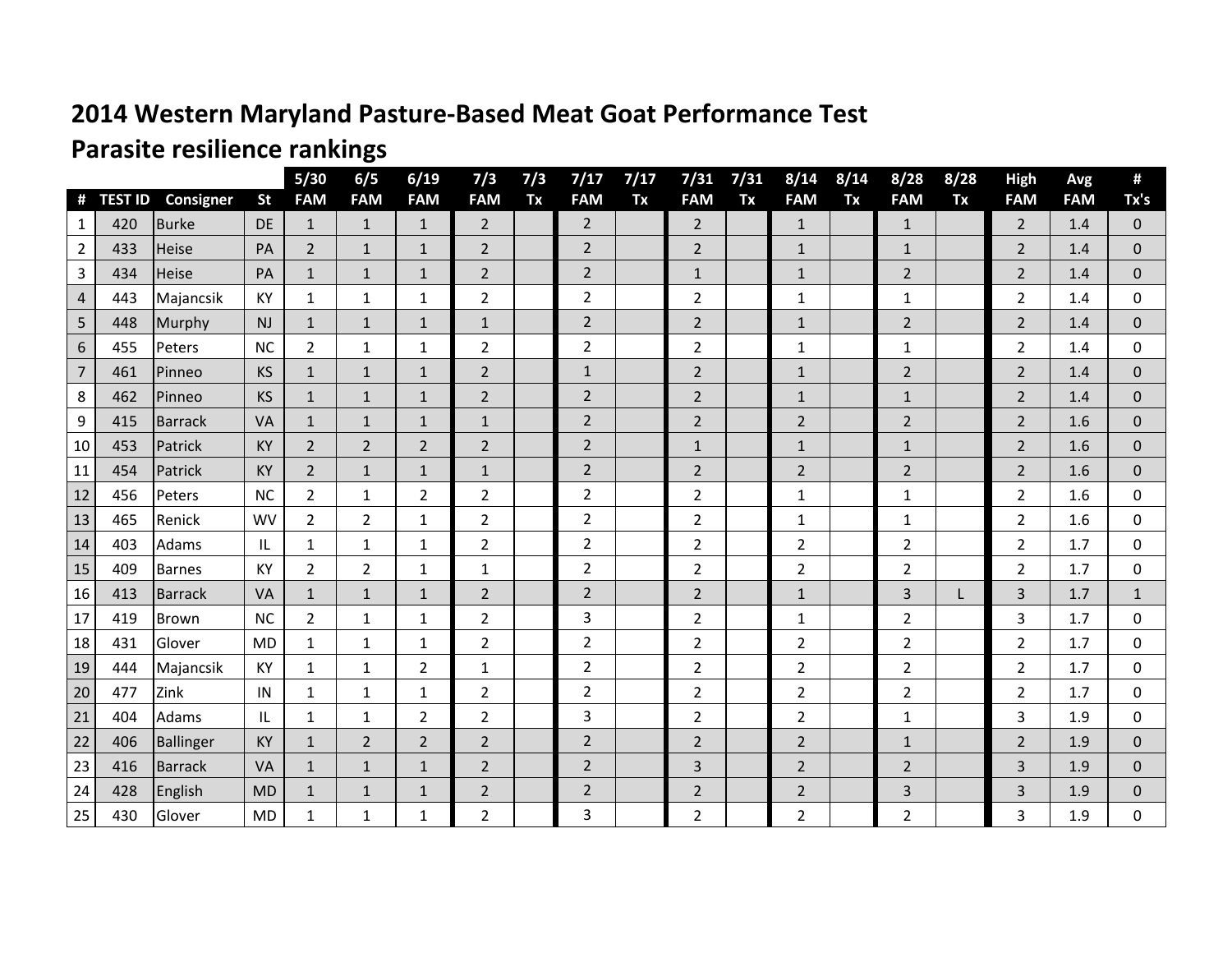|    |                |                |           | $5/30$         | 6/5            | 6/19           | 7/3                     | 7/3 | 7/17           | 7/17 | 7/31                    | 7/31        | 8/14                    | 8/14 | 8/28           | 8/28 | High           | Avg        | Ħ                |
|----|----------------|----------------|-----------|----------------|----------------|----------------|-------------------------|-----|----------------|------|-------------------------|-------------|-------------------------|------|----------------|------|----------------|------------|------------------|
| #  | <b>TEST ID</b> | Consigner      | <b>St</b> | <b>FAM</b>     | <b>FAM</b>     | <b>FAM</b>     | <b>FAM</b>              | Tx  | <b>FAM</b>     | Tx   | <b>FAM</b>              | Tx          | <b>FAM</b>              | Tx   | <b>FAM</b>     | Tx   | <b>FAM</b>     | <b>FAM</b> | Tx's             |
| 26 | 438            | Loos           | IL        | $\overline{2}$ | $\overline{2}$ | $\overline{2}$ | $\overline{2}$          |     | $\overline{2}$ |      | $\overline{2}$          |             | $\mathbf{1}$            |      | $\overline{2}$ |      | $\overline{2}$ | 1.9        | $\mathbf 0$      |
| 27 | 445            | Murphy         | NJ        | $\mathbf{1}$   | $\mathbf{1}$   | $\overline{2}$ | $\overline{2}$          |     | $\overline{2}$ |      | $\overline{2}$          |             | $\overline{2}$          |      | $\overline{2}$ |      | 2              | 1.9        | $\mathbf 0$      |
| 28 | 450            | Nelson         | <b>MD</b> | $\mathbf 1$    | $\overline{2}$ | $\mathbf 1$    | $\overline{2}$          |     | $\overline{2}$ |      | $\overline{2}$          |             | $\overline{2}$          |      | $\overline{2}$ |      | $\overline{2}$ | 1.9        | $\mathbf 0$      |
| 29 | 458            | Peters         | <b>NC</b> | 1              | $\mathbf 1$    | $\mathbf{1}$   | $\overline{2}$          |     | $\overline{2}$ |      | $\overline{2}$          |             | 2                       |      | 3              |      | 3              | 1.9        | 0                |
| 30 | 460            | Pinneo         | <b>KS</b> | $\mathbf{1}$   | $\mathbf{1}$   | $\mathbf{1}$   | $\overline{2}$          |     | 3              |      | $\overline{2}$          |             | 2                       |      | $\overline{2}$ |      | 3              | 1.9        | $\overline{0}$   |
| 31 | 463            | Renick         | <b>WV</b> | $\overline{2}$ | $\mathbf{1}$   | $1\,$          | $\overline{2}$          |     | 3              |      | $\overline{2}$          |             | $\overline{2}$          |      | $\overline{2}$ |      | 3              | 1.9        | 0                |
| 32 | 467            | Smith          | VA        | $\mathbf{1}$   | $\overline{2}$ | $\mathbf{1}$   | $\overline{2}$          |     | $\overline{2}$ |      | $\overline{2}$          |             | $\overline{2}$          |      | $\overline{2}$ |      | $\overline{2}$ | 1.9        | $\Omega$         |
| 33 | 471            | Stemme         | <b>TX</b> | $\overline{2}$ | $\overline{2}$ | $\overline{2}$ | $\overline{2}$          |     | $\overline{2}$ |      | $\overline{2}$          |             | 2                       |      | 1              |      | 2              | 1.9        | $\mathbf 0$      |
| 34 | 472            | Stemme         | <b>TX</b> | $\overline{2}$ | $\overline{2}$ | $\overline{2}$ | $\overline{2}$          |     | $\overline{2}$ |      | $\mathbf{1}$            |             | 2                       |      | 2              |      | $\overline{2}$ | 1.9        | 0                |
| 35 | 474            | Taylor         | <b>MD</b> | $\mathbf 1$    | $\overline{2}$ | $\mathbf{1}$   | $\overline{2}$          |     | $\mathbf{3}$   |      | $\overline{2}$          |             | 2                       |      | 1              |      | 3              | 1.9        | $\mathbf 0$      |
| 36 | 423            | <b>Burke</b>   | DE        | $\overline{2}$ | $\overline{2}$ | $\mathbf{1}$   | $\overline{2}$          |     | $\overline{2}$ |      | $\overline{2}$          |             | $\mathbf{1}$            |      | 4              | L    | $\overline{4}$ | 2.0        | $\mathbf{1}$     |
| 37 | 429            | Glover         | <b>MD</b> | $\overline{2}$ | $\overline{2}$ | $\overline{2}$ | $\overline{2}$          |     | 3              |      | $\overline{2}$          |             | $\mathbf{1}$            |      | $\overline{2}$ |      | 3              | 2.0        | 0                |
| 38 | 436            | Larr           | IN        | $\overline{2}$ | $\mathbf{1}$   | $\overline{2}$ | $\overline{2}$          |     | $\overline{2}$ |      | 3                       | L           | $\overline{2}$          |      | $\overline{2}$ |      | 3              | 2.0        | $\mathbf{1}$     |
| 39 | 442            | Majancsik      | KY        | 1              | $\mathbf{1}$   | $\mathbf{1}$   | 3                       |     | 4              | L    | $\overline{\mathbf{3}}$ |             | $\overline{2}$          |      | 1              |      | 4              | 2.0        | $\mathbf{1}$     |
| 40 | 446            | Murphy         | <b>NJ</b> | $\overline{2}$ | $\overline{2}$ | $\mathbf{1}$   | $\overline{2}$          |     | $\overline{2}$ |      | $\overline{2}$          |             | $\overline{2}$          |      | 3              |      | 3              | 2.0        | $\mathbf 0$      |
| 41 | 447            | Murphy         | <b>NJ</b> | $\overline{2}$ | $\overline{2}$ | $\overline{2}$ | $\overline{2}$          |     | $\overline{2}$ |      | $\overline{2}$          |             | $\overline{2}$          |      | $\overline{2}$ |      | $\overline{2}$ | 2.0        | $\boldsymbol{0}$ |
| 42 | 464            | Renick         | <b>WV</b> | 3              | $\overline{2}$ | $\overline{2}$ | $\mathbf{1}$            |     | $\overline{2}$ |      | $\overline{2}$          |             | 3                       |      | $\overline{2}$ |      | 3              | 2.0        | $\mathbf 0$      |
| 43 | 405            | Ballinger      | <b>KY</b> | 3              | $\overline{2}$ | $\overline{2}$ | $\overline{2}$          |     | $\mathbf{3}$   |      | $\overline{2}$          |             | $\overline{2}$          |      | $\overline{2}$ |      | 3              | 2.1        | $\mathbf 0$      |
| 44 | 414            | <b>Barrack</b> | VA        | $\overline{2}$ | $\overline{2}$ | $\overline{2}$ | $\overline{2}$          |     | $\overline{2}$ |      | 3                       |             | $\overline{2}$          |      | $\overline{2}$ |      | 3              | 2.1        | $\mathbf 0$      |
| 45 | 417            | <b>Brown</b>   | <b>NC</b> | $\overline{2}$ | $\sqrt{2}$     | $\mathbf 2$    | $\overline{2}$          |     | $\overline{2}$ |      | $\overline{2}$          |             | 2                       |      | 3              |      | 3              | 2.1        | $\mathbf 0$      |
| 46 | 441            | Majancsik      | KY        | 1              | $\overline{2}$ | $\overline{2}$ | $\overline{\mathbf{3}}$ |     | $\overline{2}$ |      | 3                       |             | $\overline{2}$          |      | 1              |      | 3              | 2.1        | $\mathbf 0$      |
| 47 | 473            | Stemme         | <b>TX</b> | 1              | $\overline{2}$ | $\overline{2}$ | $\overline{2}$          |     | 3              |      | $\overline{2}$          |             | $\overline{2}$          |      | $\overline{2}$ |      | 3              | 2.1        | $\boldsymbol{0}$ |
| 48 | 411            | <b>Barnes</b>  | KY        | $\overline{2}$ | $\mathbf{1}$   | $\overline{2}$ | $\overline{2}$          |     | $\overline{2}$ |      | 3                       | L           | $\overline{2}$          |      | 3              | L    | 3              | 2.2        | $\overline{2}$   |
| 49 | 459            | Pinneo         | <b>KS</b> | $\mathbf 1$    | $\overline{2}$ | $\mathbf 1$    | $\overline{2}$          |     | $\overline{2}$ |      | 3                       | L.          | $\overline{2}$          |      | 3              |      | 3              | 2.2        | $\mathbf 1$      |
| 50 | 476            | Zink           | IN        | 1              | $\overline{2}$ | $\overline{2}$ | 3                       | L   | 2              |      | $\overline{2}$          |             | 2                       |      | $\overline{2}$ |      | 3              | 2.2        | $\mathbf{1}$     |
| 51 | 457            | Peters         | <b>NC</b> | $\overline{2}$ | $\overline{2}$ | $\overline{2}$ | $\overline{2}$          |     | 3              | L    | 3                       | $\mathsf C$ | $\overline{\mathbf{1}}$ |      | 2              |      | 3              | 2.2        | $\overline{2}$   |
| 52 | 426            | Dennison       | KY        | 1              | $\overline{2}$ | $\overline{2}$ | $\overline{2}$          |     | 3              |      | $\overline{2}$          |             | 2                       |      | 3              |      | 3              | 2.3        | 0                |
| 53 | 451            | Nelson         | <b>MD</b> | $\overline{2}$ | $\overline{2}$ | $\overline{2}$ | 3                       |     | 3              |      | $\overline{2}$          |             | $\overline{2}$          |      | 2              |      | 3              | 2.3        | 0                |